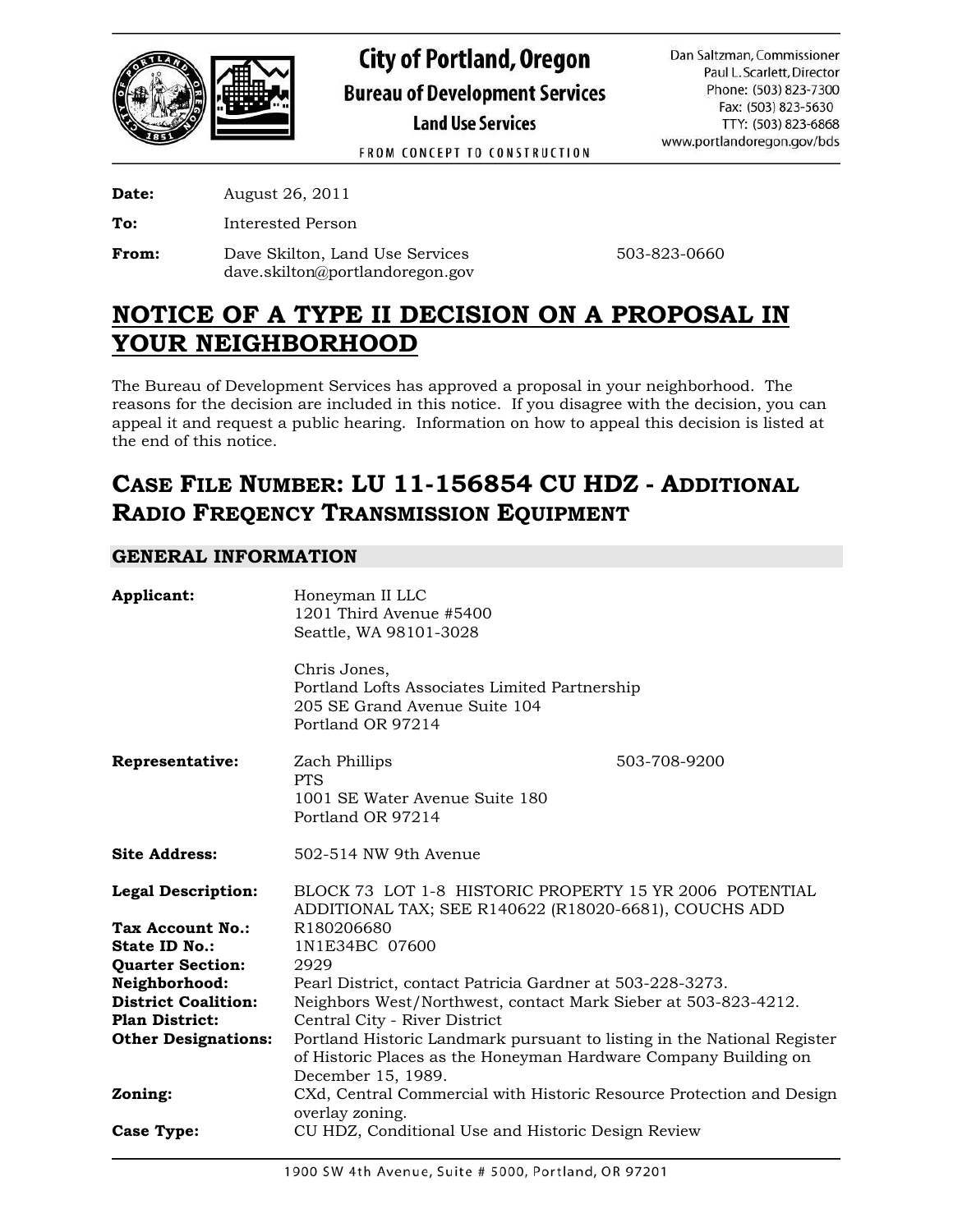**Procedure:** Type II, an administrative decision with appeal to the Historic Landmarks Commission.

#### **Proposal:**

The applicant is seeking Conditional Use Review and Historic Design Review approvals for a proposal to mount three new antennas and associated accoutrements to an existing Radio Frequency Transmission facility mounted on the sides of an existing rooftop penthouse structure. Conditional use Review approval is required because the proposal is to alter a previous approval by adding more equipment. Historic Design Review is required because the proposal is for non-exempt exterior alteration of a designated Portland City Landmark.

#### **Relevant Approval Criteria:**

In order to be approved, this proposal must comply with the approval criteria of Title 33, Portland Zoning Code. The relevant criteria are:

- 33.274.040 Development Standards
- 33.846.060 G Other Approval Criteria
- **Central City Fundamental Design Guidelines**

### **ANALYSIS**

**Site and Vicinity:** The subject property is a full block development, listed in the National Register of Historic Places on December 15, 1989 as the Honeyman Hardware Company Building. It is actually a conglomeration of three distinct structures: a one story brick building of 1903, originally a stable; a seven story concrete warehouse building of 1912; and a two story retail sales building of 1920. The seven story structure was designed in a straightforward Commercial style, by architect David Chambers Lewis, who was married to Etta Honeyman, whose family owned the company by which the building was being built. The building was designed to be expanded to the east, and the concrete brackets meant to carry the future floor area are still exposed on the east facade.

**Zoning:** The commercial zones implement the commercial policies and plan map designations of the Comprehensive Plan. The zones are for areas of the City designated by the Comprehensive Plan for commercial uses. The differences in the zones reflect the diversity of commercial areas in the City. The zones are distinguished by the uses allowed and the intensity of development allowed. Some of the zones encourage commercial areas that are supportive of surrounding residential areas, while other zones allow commercial areas which have a community or regional market. The regulations promote uses and development which will enhance the economic viability of the specific commercial district and the city as a whole. In general, a wide range of uses is allowed in each zone. Limits on the intensity of uses and the development standards promote the desired character for the commercial area. The development standards are designed to allow a large degree of development flexibility within parameters which support the intent of the specific zone. In addition, the regulations provide certainty to property owners, developers, and neighbors about the limits of what is allowed.

The Central Commercial (CX) zone is intended to provide for commercial development within Portland's most urban and intense areas. A broad range of uses is allowed to reflect Portland's role as a commercial, cultural and governmental center. Development is intended to be very intense with high building coverage, large buildings, and buildings placed close together. Development is intended to be pedestrian-oriented with a strong emphasis on a safe and attractive streetscape.

The Historic Resource Protection chapter protects certain historic resources in the region and preserves significant parts of the region's heritage. The regulations implement Portland's Comprehensive Plan policies that address historic preservation. These policies recognize the role historic resources have in promoting the education and enjoyment of those living in and visiting the region. The regulations foster pride among the region's citizens in their city and its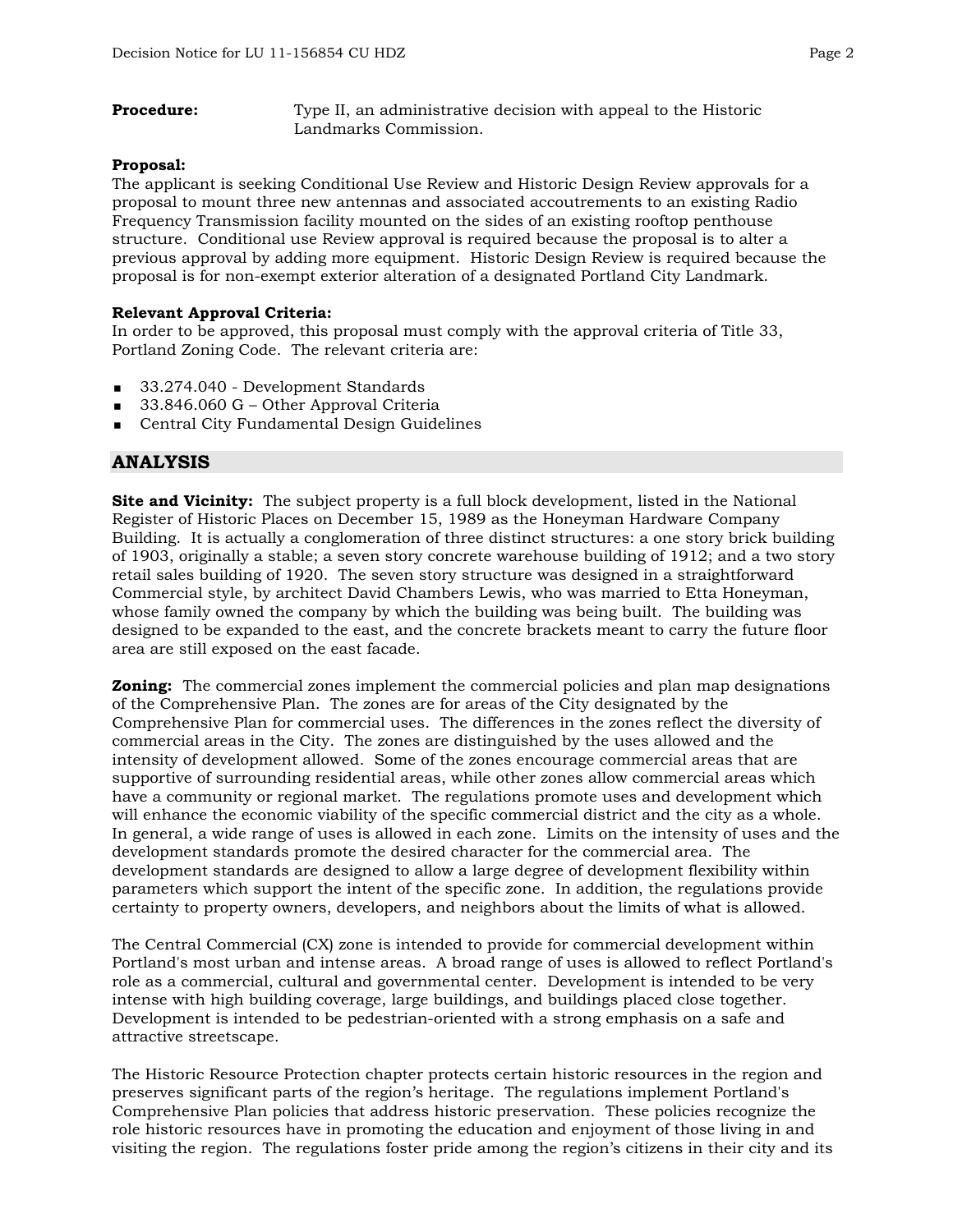heritage. Historic preservation beautifies the city, promotes the city's economic health, and helps to preserve and enhance the value of historic properties.

The Design Overlay Zone promotes the conservation, enhancement, and continued vitality of areas of the City with special scenic, architectural, or cultural value. The Design Overlay Zone also promotes quality high-density development adjacent to transit facilities. This is achieved through the creation of design districts and applying the Design Overlay Zone as part of community planning projects, development of design guidelines for each district, and by requiring design review or compliance with the Community Design Standards. In addition, design review or compliance with the Community Design Standards ensures that certain types of infill development will be compatible with the neighborhood and enhance the area.

**Land Use History:** City records indicate that prior land use reviews include the following:

LU07-173368 HDZ, approving a nine story addition.

**Public Notice:** A "Notice of Proposal in Your Neighborhood" was mailed July 25, 2011.

**Agency Review:** None of the notified Bureaus has responded with issues or concerns.

**Neighborhood Review:** No written responses have been received from either the Neighborhood Association or notified property owners in response to the proposal.

# **ZONING CODE APPROVAL CRITERIA**

# **(1) Chapter 33.846, Historic Reviews**

**Purpose of Historic Design Review** 

Historic Design Review ensures the conservation and enhancement of the special characteristics of historic resources.

#### **Historic Design Review Approval Criteria**

Requests for historic design review will be approved if the review body finds the applicant has shown that all of the approval criteria have been met.

**Findings:** The site is a designated Historic Landmark. Therefore the proposal requires historic design review approval. The relevant approval criteria are listed in 33.846.060 G. Because the site is located within the Central City Plan Area, the relevant approval criteria also include the *Central City Fundamental Design Guidelines*.

*Staff has considered all guidelines and addressed only those applicable to this proposal.* 

#### **G. Other Approval Criteria:**

- **1. Historic character.** The historic character of the property will be retained and preserved. Removal of historic materials or alteration of features and spaces that contribute to the property's historic significance will be avoided.
- **8. Architectural compatibility.** New additions, exterior alterations, or related new construction will be compatible with the resource's massing, size, scale, and architectural features. When retrofitting buildings or sites to improve accessibility for persons with disabilities, design solutions will not compromise the architectural integrity of the historic resource.
- **10. Hierarchy of compatibility.** Exterior alterations and additions will be designed to be compatible primarily with the original resource, secondarily with adjacent properties, and finally, if located within a Historic or Conservation District, with the rest of the district. Where practical, compatibility will be pursued on all three levels.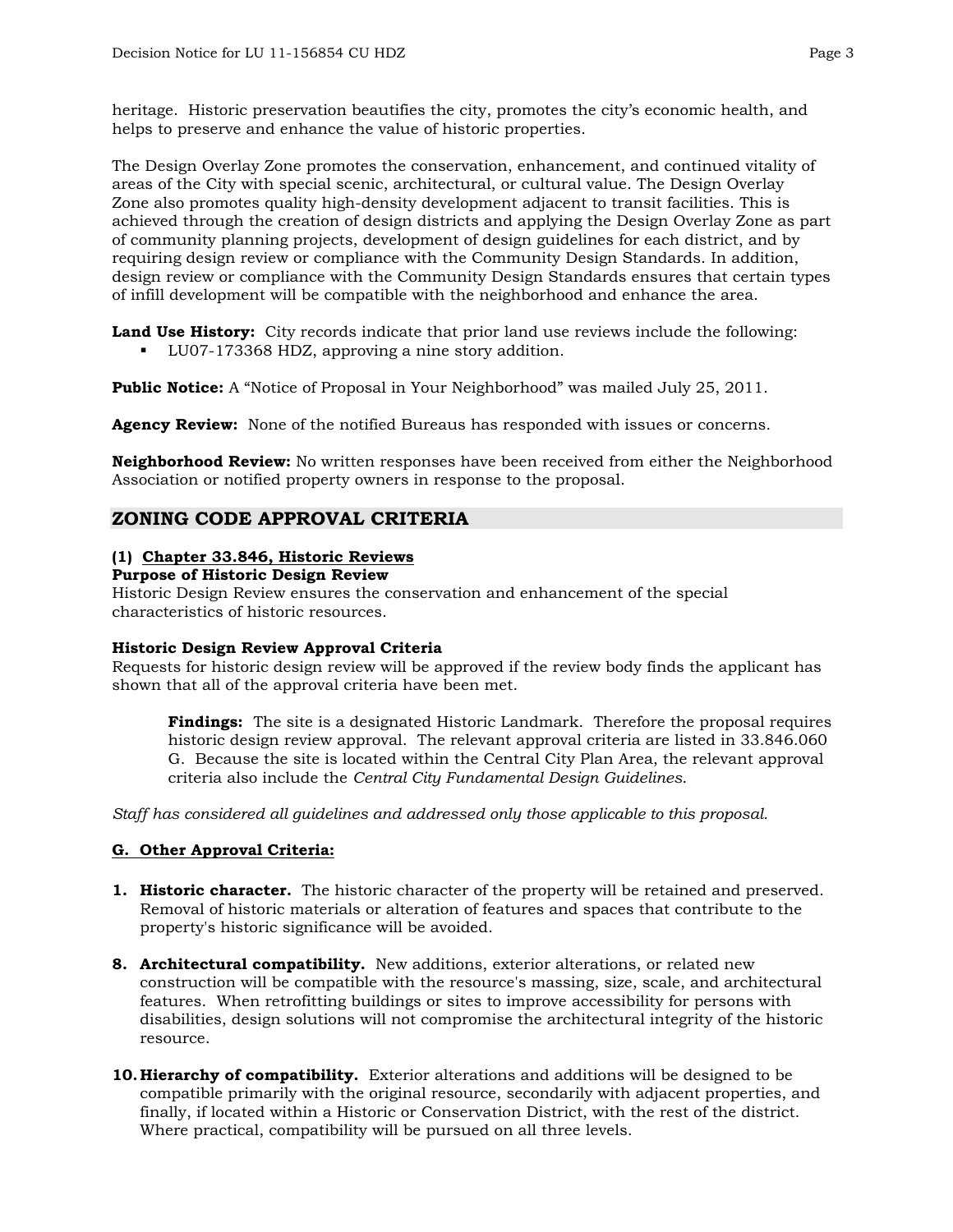Findings for 1, 8, and 10: The proposal is for additional Radio Frequency Transmission equipment mounted to a penthouse structure that is set back from the edges of the  $8<sup>th</sup>$  floor, which is in turn set back from the main building parapet. Both the existing and proposed equipment will be completely out of sight from locations in the building's vicinity. Because rooftops, especially on industrial and warehouse buildings like the subject property, were traditionally the location for mechanical and other support equipment, the location of the proposed equipment is appropriate. It will have virtually no impact on nearby buildings, and as viewed from afar will present an orderly appearance. *These criteria are met.* 

#### **Central City Fundamental Design Guidelines**

**C11. Integrate Roofs and Use Rooftops.** Integrate roof function, shape, surface materials, and colors with the building's overall design concept. Size and place rooftop mechanical equipment, penthouses, other components, and related screening elements to enhance views of the Central City's skyline, as well as views from other buildings or vantage points. Develop rooftop terraces, gardens, and associated landscaped areas to be effective stormwater management tools.

**Findings:** The proposed new equipment will be similar in size to the existing equipment and attached to the penthouse in an orderly continuation of the existing pattern. The installation will not be visible from the street in the vicinity, and as viewed from afar will present an integrated appearance if painted to match. *With a Condition of Approval that all antennas and associated rooftop coaxial cables will be painted to match the building's color, these guidelines are met.* 

#### **(2) 33.815 Conditional Uses**

#### **33.815.010 Purpose**

Certain uses are conditional uses instead of being allowed outright, although they may have beneficial effects and serve important public interests. They are subject to the conditional use regulations because they may, but do not necessarily, have significant adverse effects on the environment, overburden public services, change the desired character of an area, or create major nuisances. A review of these uses is necessary due to the potential individual or cumulative impacts they may have on the surrounding area or neighborhood. The conditional use review provides an opportunity to allow the use when there are minimal impacts, to allow the use but impose mitigation measures to address identified concerns, or to deny the use if the concerns cannot be resolved.

#### **33.815.225 Radio Frequency Transmission Facilities**

These approval criteria allow Radio Frequency Transmission Facilities in locations where there are few impacts on nearby properties. Because the site is more than 50 feet from an R zone, and the proposal is not to locate the facility on a tower, the approval criteria are:

- **D.** Approval criteria for all other Radio Frequency Transmission Facilities:
	- 1. Based on number and proximity of other facilities in the area, the proposal will not significantly lessen the desired character and appearance of the area;
	- 2. Public benefits of the use outweigh any impacts which cannot be mitigated; and
	- 3**.** The regulations of Chapter 33.274, Radio Frequency Transmission Facilities are met.

**Findings:** The proposed location of the three new antennas is a rooftop structure already used for Radio Frequency Transmission Facilities. Because it is high above the street, the impact of the proposed additional installation on the desired character of the area will be negligible and there will be no impact to mitigate. The regulations of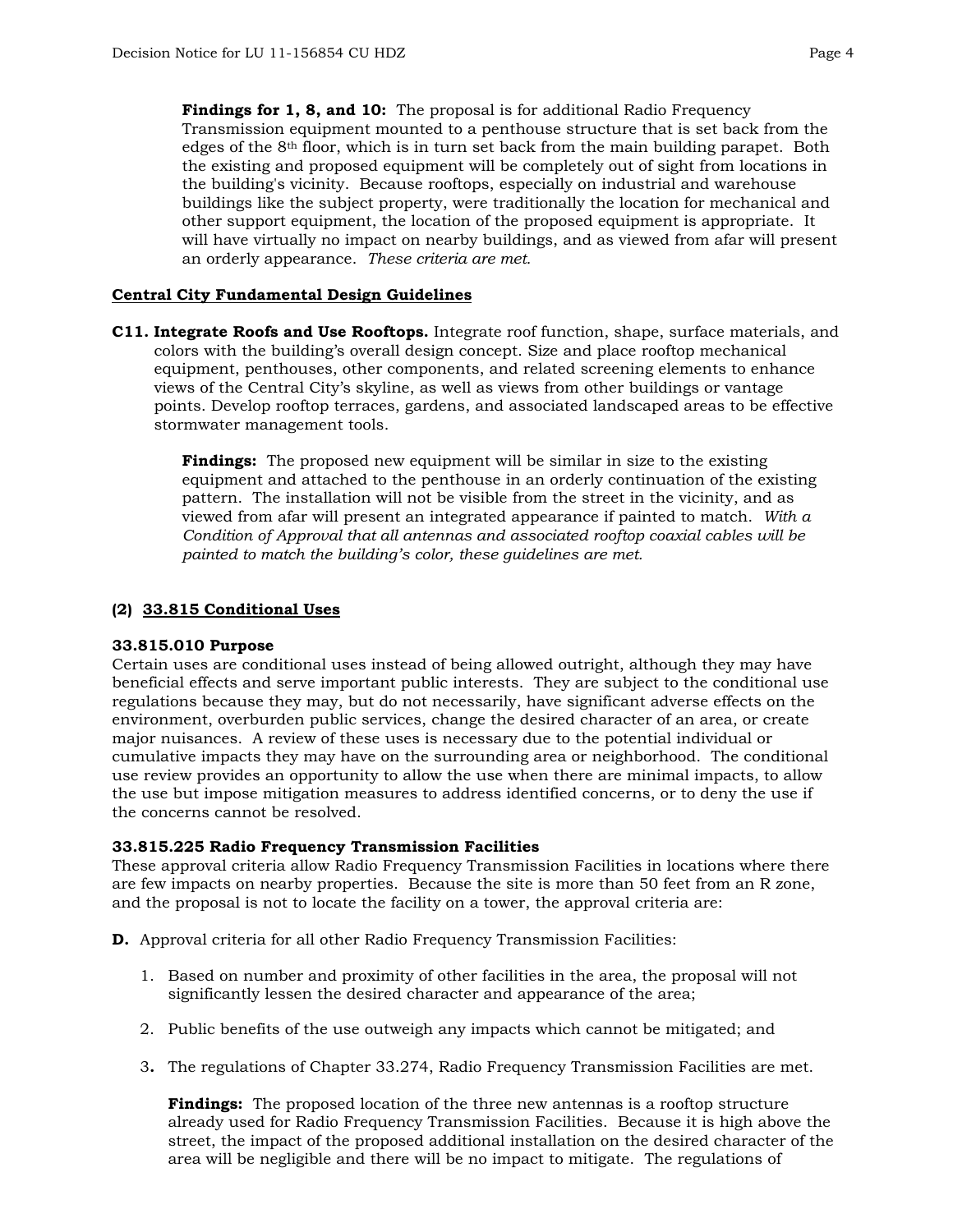Chapter 33.274, Radio Frequency Transmission Facilities are met (see following). *These criteria are met.*

#### **33.274.040 Development Standards**

**A. Purpose**. The development standards:

- Ensure that Radio Frequency Transmission Facilities will be compatible with adjacent uses;
- Reduce the visual impact of towers and accessory equipment in residential and open space zones whenever possible;
- Protect adjacent populated areas from excessive radio frequency emission levels; and
- Protect adjacent property from tower failure, falling ice, and other safety hazards.

**B. When standards apply.** Unless exempted by 33.274.030, above, the development standards of this section apply to all Radio Frequency Transmission Facilities.

Applications to modify existing facilities regulated by this chapter are only required to meet the standards of Paragraphs C. 3, C4, C.5, C.6, and C.9, below, in addition to any previous conditions of approval. Increasing the height of a tower is not considered modification of an existing facility.

#### **C. General requirements**

5. Radio frequency emission levels. All existing and proposed Radio Frequency Transmission Facilities are prohibited from exceeding or causing other facilities to exceed the radio frequency emission standards specified in Table 274-1, except as superseded by Part 1, Practice and Procedure, Title 47 of the Code of Federal Regulations, Section 1.1310, Radio Frequency Radiation Exposure Limits.

| Table 274-1<br><b>Radio Frequency Emission Standards [1]</b>                  |                                                   |                                                                       |                             |                                                                                   |                                                             |
|-------------------------------------------------------------------------------|---------------------------------------------------|-----------------------------------------------------------------------|-----------------------------|-----------------------------------------------------------------------------------|-------------------------------------------------------------|
| Frequency Range                                                               |                                                   | Mean Squared<br>Electric $(E^2)$<br>Field Strength<br>$(V^2/m^2)$ [2] |                             | Mean Squared<br>Magnetic $(H^2)$<br>Field Strength<br>$(A^{2}/m^{2})$ [3] $\cdot$ | Equivalent<br>Plane-Waye<br>Power Density<br>$(mW/cm2)$ [4] |
| $100 \text{ KHz} -$<br>$3 MHz -$<br>$30 MHz -$<br>$300$ MHz $-$<br>1500 MHz - | 3 MHz<br>30 MHz<br>300 MHz<br>1500 MHz<br>300 GHz | 80,000<br>4.000<br>800<br>4,000<br>4.000                              | $(180/f^2)$ [5]<br>(f/1500) | 0.5<br>$0.025$ (180/f <sup>2</sup> )<br>0.005<br>$0.025$ (f/1500)<br>0.025        | 20<br>$180/f^2$<br>0.2<br>f/1500<br>1.0                     |

Notes:

[1] All standards refer to root mean square (rms) measurements gathered by an approved method.

[2]  $\mathrm{V}^2/\mathrm{m}^2$  = Volts squared per meter squared.

- [3]  $A^2/m^2$  = Amperes squared per meter squared.
- [4]  $mW/cm^2$  = Milliwatts per centimeter squared.
- [5] f = Frequency in megahertz (MHz).

**Findings:** The proposed facility will operate within the limits in Table 274-1 per calculations provided by the applicant's engineer. *This criterion is therefore met.* 

6. Antenna requirements. The antenna on any tower or support structure must meet the minimum siting distances to habitable areas of structures shown in Table 274-2. Measurements are made from points A and B on the antenna to the nearest habitable area of a structure normally occupied on a regular basis by someone other than the immediate family or employees of the owner/operator of the antenna. Point A is measured from the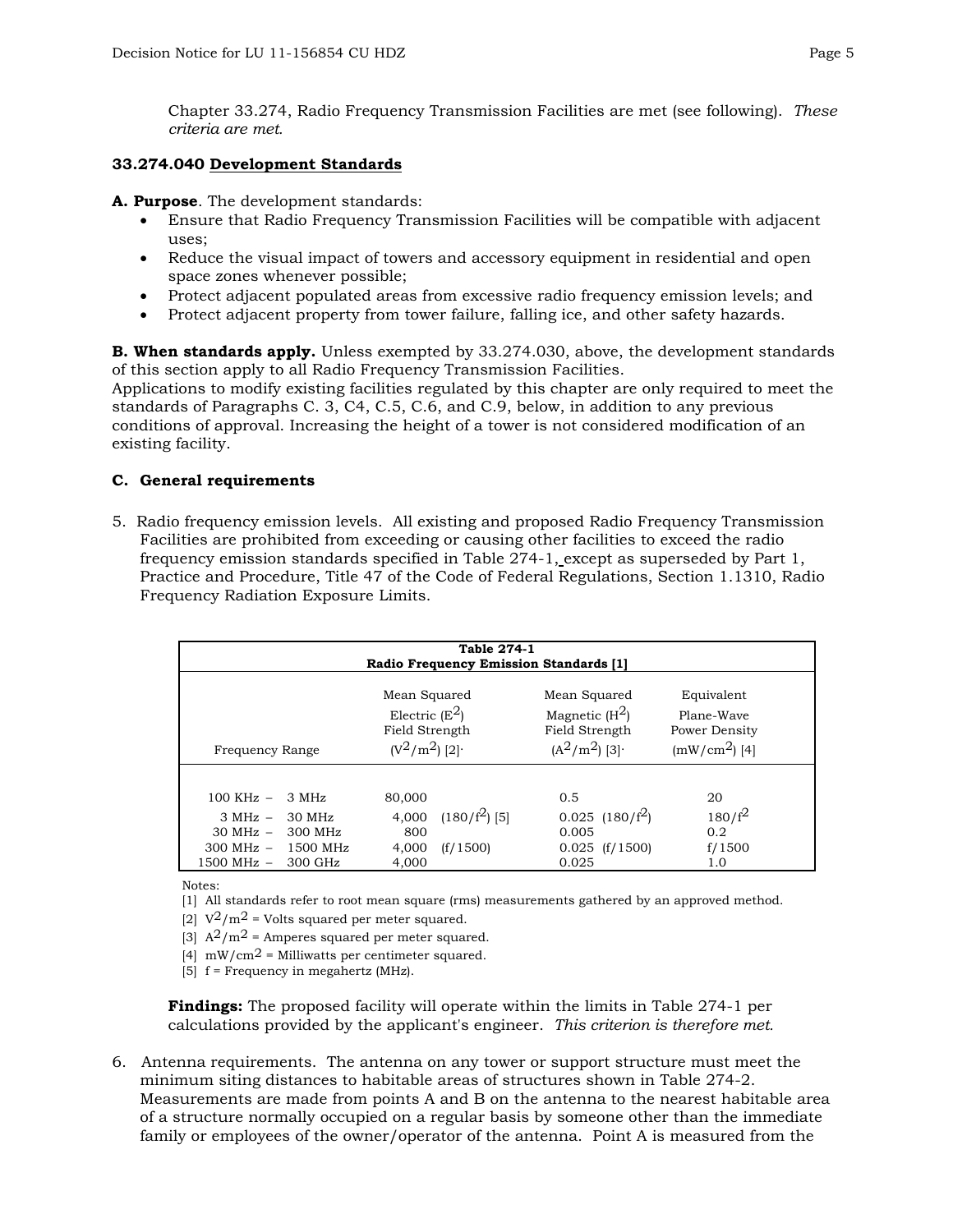highest point of the antenna (not the tower) to the structure, and Point B is measured from the closest point of the antenna to the structure.

| <b>Table 274-2</b><br>Distance Between Antenna and Habitable Area of Structure<br>(Where f is frequency in megahertz.) |                                                        |                                                                                                           |                                                                                                             |  |  |
|------------------------------------------------------------------------------------------------------------------------|--------------------------------------------------------|-----------------------------------------------------------------------------------------------------------|-------------------------------------------------------------------------------------------------------------|--|--|
| Effective<br>Radiated<br>Power                                                                                         | Frequency<br>(MHz)                                     | Point A:<br>Minimum Distance From<br>Highest Point of Antenna<br>To Habitable Area<br>of Structure (feet) | Point B:<br>Minimum Distance From<br>Closest Portion Of Antenna<br>To Habitable Area<br>of Structure (feet) |  |  |
| $< 100$ watts                                                                                                          |                                                        | 10                                                                                                        | 3                                                                                                           |  |  |
| 100 watts to<br>999 watts                                                                                              |                                                        | 15                                                                                                        | 6                                                                                                           |  |  |
| 1,000 watts<br>to 9.999 Kw                                                                                             | < 7<br>$7 - 30$<br>$30 - 300$<br>$300 - 1500$<br>>1500 | 11<br>f/0.67<br>45<br>$780/\mathrm{vf}$<br>20                                                             | 5<br>f/1.5<br>20<br>364/vf<br>10                                                                            |  |  |
| 10 Kw plus                                                                                                             | < 7<br>$7 - 30$<br>$30 - 300$<br>$300 - 1500$<br>1500  | 17.5<br>f/0.4<br>75<br>$1300/\mathrm{vf}$<br>34                                                           | 8<br>f/0.91<br>33<br>$572/\mathrm{vf}$<br>15                                                                |  |  |

**Findings:** The facility is currently compliant with this provision and the proposal demonstrates that the alterations will not move it out of compliance *This criterion is therefore met.*

11. Mounting device. The device or structure used to mount facilities operating at 1000 watts ERP or less to an existing building or other non-broadcast structure may not project more than 10 feet above the roof of the building or other non-broadcast structure.

**Findings:** The compliant height of the equipment will remain unchanged. *This criterion is therefore met.* 

## **DEVELOPMENT STANDARDS**

Unless specifically required in the approval criteria listed above, this proposal does not have to meet the development standards in order to be approved during this review process. The plans submitted for a building or zoning permit must demonstrate that all development standards of Title 33 can be met, or have received an Adjustment or Modification via a land use review prior to the approval of a building or zoning permit.

## **CONCLUSIONS**

The proposal will have virtually no effect on the historic character of the building and meets the approval criteria for continued conditional use. The purpose of the Historic Design Review process is to ensure that additions, new construction, and exterior alterations to historic resources do not compromise their ability to convey historic significance. This proposal meets the applicable Historic Design Review criteria and therefore warrants approval.

# **ADMINISTRATIVE DECISION**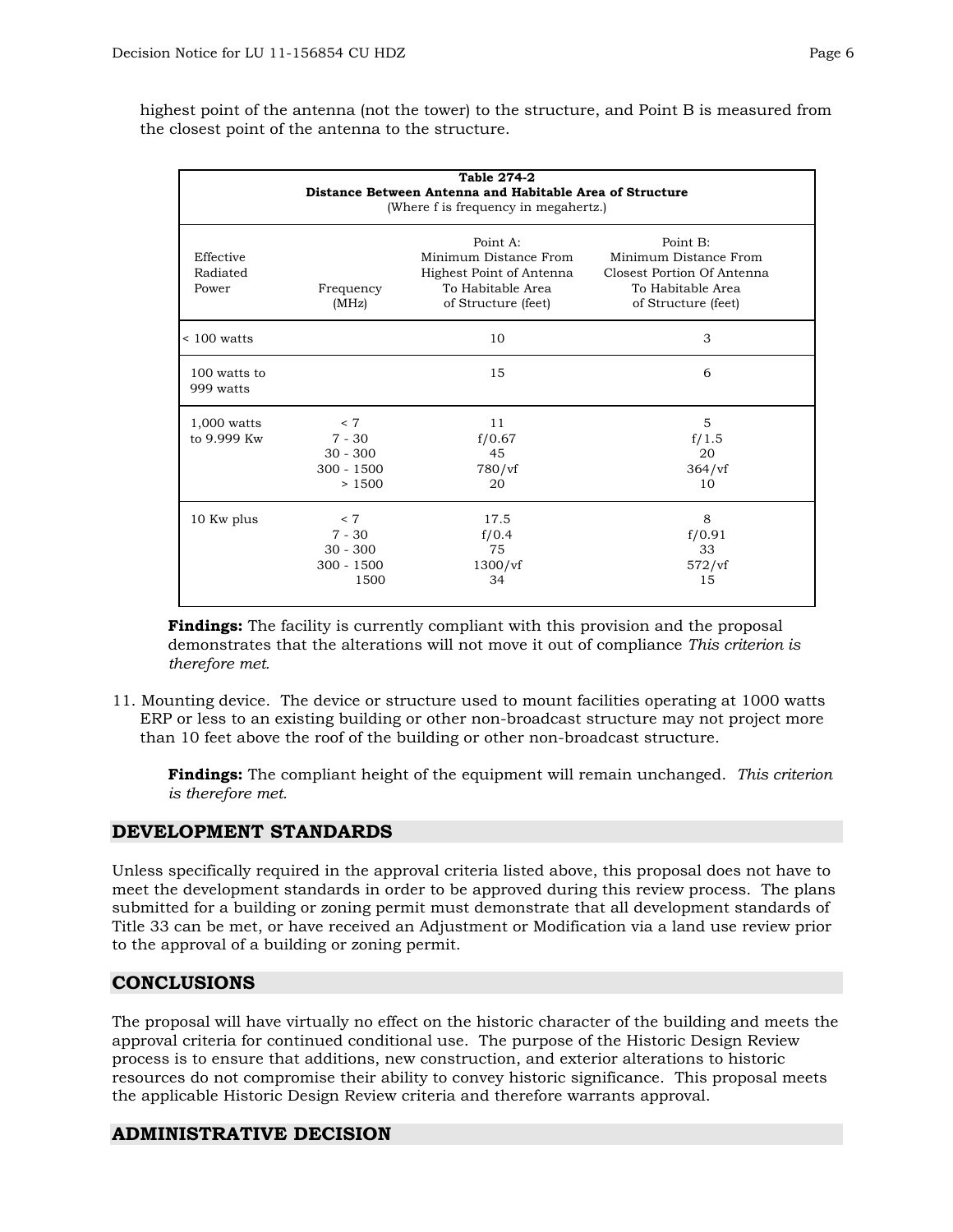Approval of Historic Design Review for additional Radio Frequency Transmission equipment mounted to the penthouse of the Historic Landmark Honeyman Hardware Company Building;

Approval of Conditional Use Review for additional Radio Frequency Transmission equipment mounted to the penthouse of the Historic Landmark Honeyman Hardware Company Building;

Approval per Exhibits C-1 through C-13, signed and dated August 23, 2011, subject to the following condition:

- A. Antennas and associated rooftop coaxial cables and equipment will be painted to match the penthouse structure's color.
- B. As part of the building permit application submittal, each of the 4 required site plans and any additional drawings must reflect the information and design approved by this land use review as indicated in Exhibits C-1 through C-13. The sheets on which this information appears must be labeled, "Proposal and design as approved in Case File # LU 11-156854 CU HDZ. No field changes allowed."

#### **Staff Planner: Dave Skilton**

| Decision rendered by:                                              | Dave Shiton | on August 23, 2011. |  |  |  |
|--------------------------------------------------------------------|-------------|---------------------|--|--|--|
| By authority of the Director of the Bureau of Development Services |             |                     |  |  |  |

#### **Decision mailed: August 26, 2011**

**About this Decision.** This land use decision is **not a permit** for development. Permits may be required prior to any work. Contact the Development Services Center at 503-823-7310 for information about permits.

**Procedural Information.** The application for this land use review was submitted on July 12, 2011, and was determined to be complete on **July 21, 2011**.

*Zoning Code Section 33.700.080* states that Land Use Review applications are reviewed under the regulations in effect at the time the application was submitted, provided that the application is complete at the time of submittal, or complete within 180 days. Therefore this application was reviewed against the Zoning Code in effect on July 12, 2011.

*ORS 227.178* states the City must issue a final decision on Land Use Review applications within 120-days of the application being deemed complete. The 120-day review period may be waived or extended at the request of the applicant. In this case, the applicant did not waive or extend the120-day review period.

#### **Some of the information contained in this report was provided by the applicant.**

As required by Section 33.800.060 of the Portland Zoning Code, the burden of proof is on the applicant to show that the approval criteria are met. The Bureau of Development Services has independently reviewed the information submitted by the applicant and has included this information only where the Bureau of Development Services has determined the information satisfactorily demonstrates compliance with the applicable approval criteria. This report is the decision of the Bureau of Development Services with input from other City and public agencies.

**Conditions of Approval.** If approved, this project may be subject to a number of specific conditions, listed above. Compliance with the applicable conditions of approval must be documented in all related permit applications. Plans and drawings submitted during the permitting process must illustrate how applicable conditions of approval are met. Any project elements that are specifically required by conditions of approval must be shown on the plans, and labeled as such.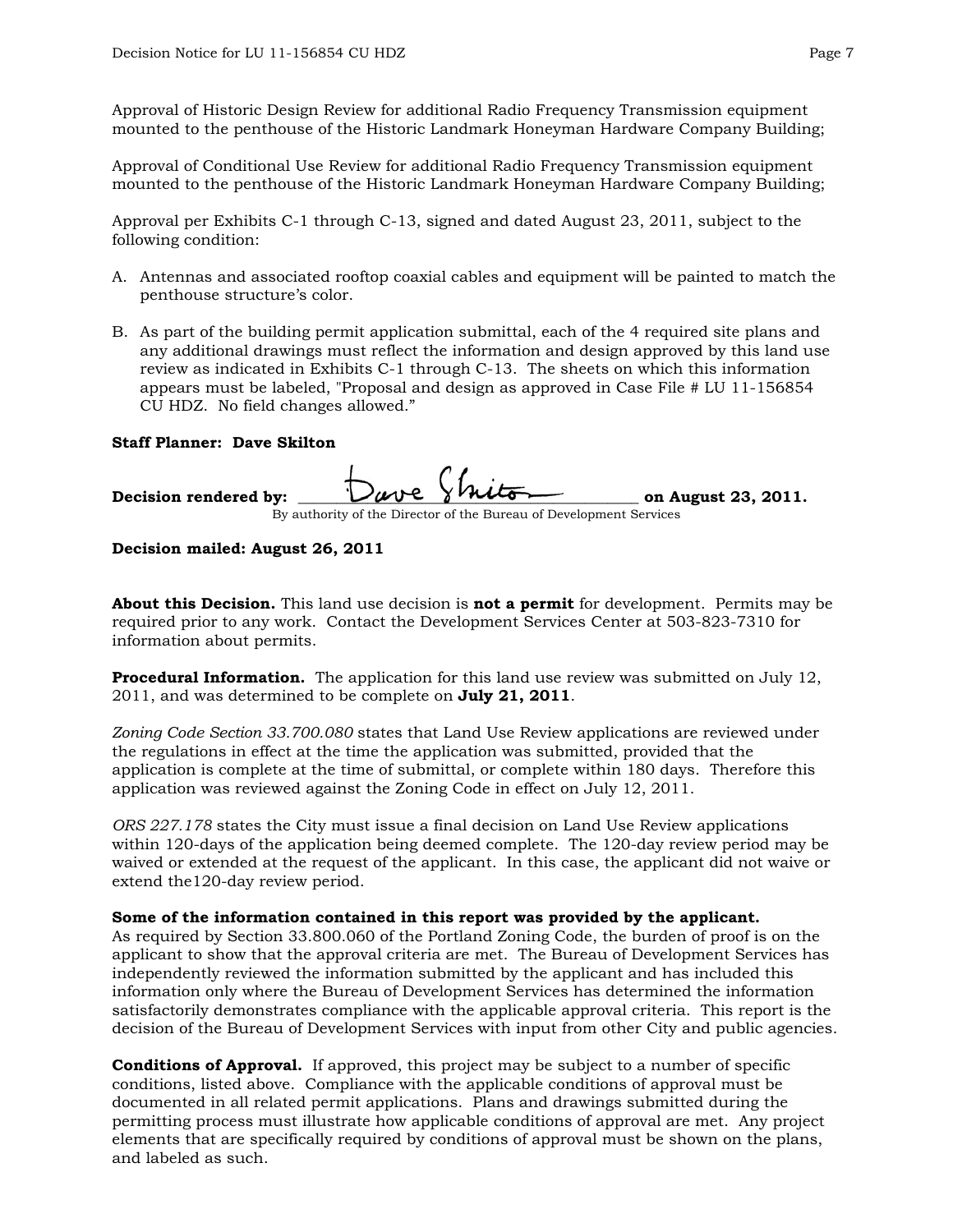These conditions of approval run with the land, unless modified by future land use reviews. As used in the conditions, the term "applicant" includes the applicant for this land use review, any person undertaking development pursuant to this land use review, the proprietor of the use or development approved by this land use review, and the current owner and future owners of the property subject to this land use review.

**Appealing this decision.** This decision may be appealed to the Historic Landmarks Commission, which will hold a public hearing. Appeals must be filed **by 4:30 PM on September 9, 2011** at 1900 SW Fourth Ave. Appeals can be filed Tuesday through Friday on the first floor of the Development Services Center until 3 p.m. After 3 p.m. and Mondays, appeals must be submitted to the receptionist at the front desk on the fifth floor. **An appeal fee of \$250 will be charged**. The appeal fee will be refunded if the appellant prevails. There is no fee for ONI recognized organizations appealing a land use decision for property within the organization's boundaries. The vote to appeal must be in accordance with the organization's bylaws. Assistance in filing the appeal and information on fee waivers is available from BDS in the Development Services Center. Please see the appeal form for additional information.

The file and all evidence on this case are available for your review by appointment only. Please call the Request Line at our office, 1900 SW Fourth Avenue, Suite 5000, phone 503-823-7617, to schedule an appointment. I can provide some information over the phone. Copies of all information in the file can be obtained for a fee equal to the cost of services. Additional information about the City of Portland, city bureaus, and a digital copy of the Portland Zoning Code is available on the internet at [www.portlandonline.com](http://www.ci.portland.or.us/).

**Attending the hearing.** If this decision is appealed, a hearing will be scheduled, and you will be notified of the date and time of the hearing. The decision of the Historic Landmarks Commission is final; any further appeal must be made to the Oregon Land Use Board of Appeals (LUBA) within 21 days of the date of mailing the decision, pursuant to ORS 197.620 and 197.830. Contact LUBA at 550 Capitol St. NE, Suite 235, Salem, Oregon 97301, or phone 1-503-373-1265 for further information.

Failure to raise an issue by the close of the record at or following the final hearing on this case, in person or by letter, may preclude an appeal to the Land Use Board of Appeals (LUBA) on that issue. Also, if you do not raise an issue with enough specificity to give the Historic Landmarks Commission an opportunity to respond to it, that also may preclude an appeal to LUBA on that issue.

#### **Recording the final decision.**

If this Land Use Review is approved the final decision must be recorded with the Multnomah County Recorder. A few days prior to the last day to appeal, the City will mail instructions to the applicant for recording the documents associated with their final land use decision.

- *Unless appealed,* The final decision may be recorded on or after **September 12, 2011**.
- A building or zoning permit will be issued only after the final decision is recorded.

The applicant, builder, or a representative may record the final decision as follows:

- By Mail: Send the two recording sheets (sent in separate mailing) and the final Land Use Review decision with a check made payable to the Multnomah County Recorder to: Multnomah County Recorder, P.O. Box 5007, Portland OR 97208. The recording fee is identified on the recording sheet. Please include a self-addressed, stamped envelope.
- In Person: Bring the two recording sheets (sent in separate mailing) and the final Land Use Review decision with a check made payable to the Multnomah County Recorder to the County Recorder's office located at 501 SE Hawthorne Boulevard, #158, Portland OR 97214. The recording fee is identified on the recording sheet.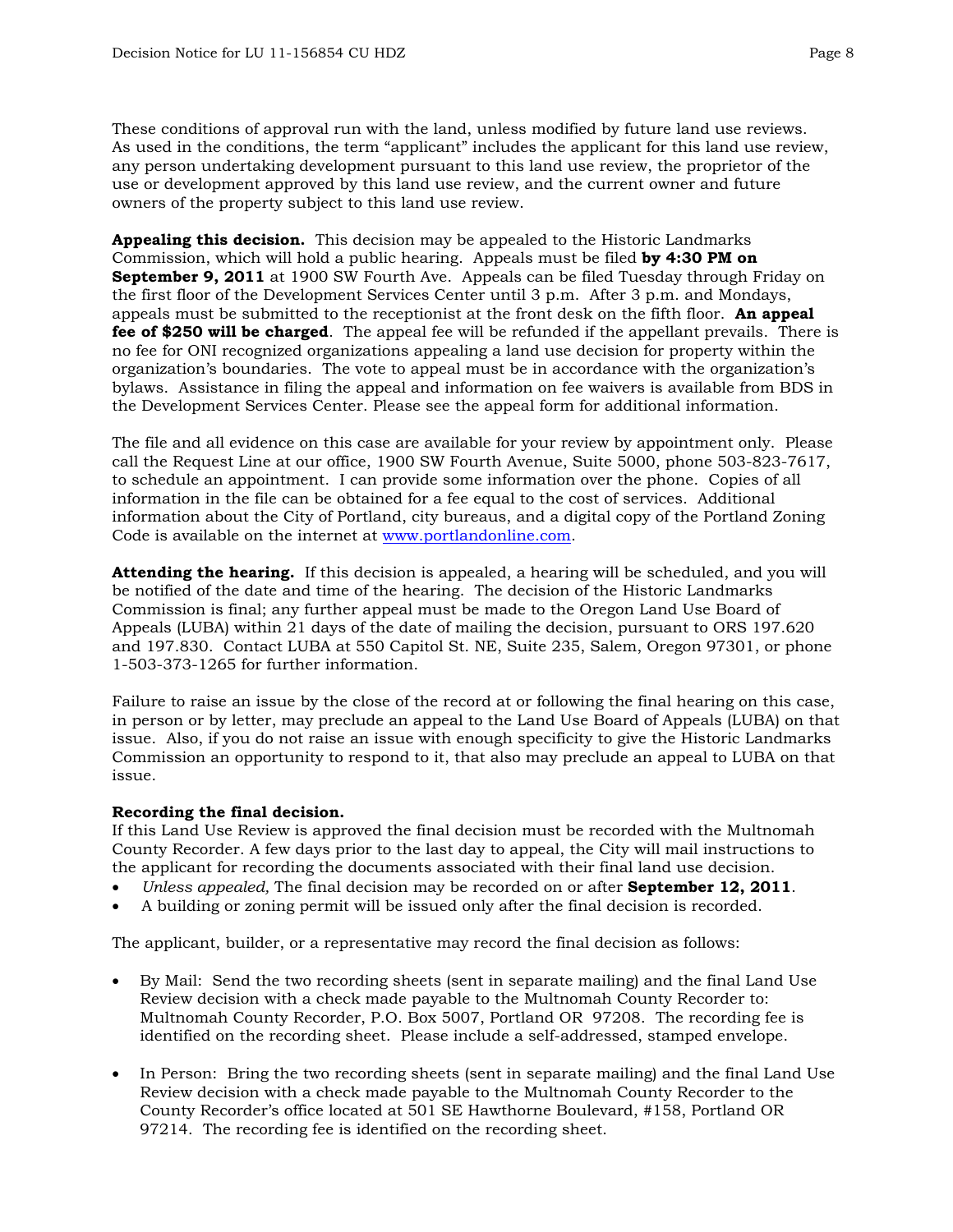For further information on recording, please call the County Recorder at 503-988-3034 For further information on your recording documents please call the Bureau of Development Services Land Use Services Division at 503-823-0625.

**Expiration of this approval.** An approval expires three years from the date the final decision is rendered unless a building permit has been issued, or the approved activity has begun.

Where a site has received approval for multiple developments, and a building permit is not issued for all of the approved development within three years of the date of the final decision, a new land use review will be required before a permit will be issued for the remaining development, subject to the Zoning Code in effect at that time.

Zone Change and Comprehensive Plan Map Amendment approvals do not expire.

**Applying for your permits.** A building permit, occupancy permit, or development permit may be required before carrying out an approved project. At the time they apply for a permit, permittees must demonstrate compliance with:

- All conditions imposed herein;
- All applicable development standards, unless specifically exempted as part of this land use review;
- All requirements of the building code; and
- All provisions of the Municipal Code of the City of Portland, and all other applicable ordinances, provisions and regulations of the City.

#### **EXHIBITS**

#### NOT ATTACHED UNLESS INDICATED

- A. Applicant's Statement
- B. Zoning Map (attached)
- C. Plans/Drawings:
	- 1. Vicinity and Index
	- 2. General Notes
	- 3. General Notes and Symbols
	- 4. Site Plan (attached)
	- 5. Existing Enlarged Roof Plan
	- 6. Proposed Enlarged Roof Plan
	- 7. Existing and Proposed Equipment Plan
	- 8. Existing and Proposed West Elevation (attached)
	- 9. Construction Details
	- 10. Antenna Configurations
	- 11. RF and Equipment Details
	- 12. Schematic Grounding Plan
	- 13. Grounding Details
- D. Notification information:
	- 1. Mailing list
	- 2. Mailed notice
- E. Agency Responses:
	- 1. Water Bureau
	- 2. Fire Bureau
	- 3. Life Safety Review Section of BDS
- F. Correspondence: none
- G. Other:
	- 1. Original LU Application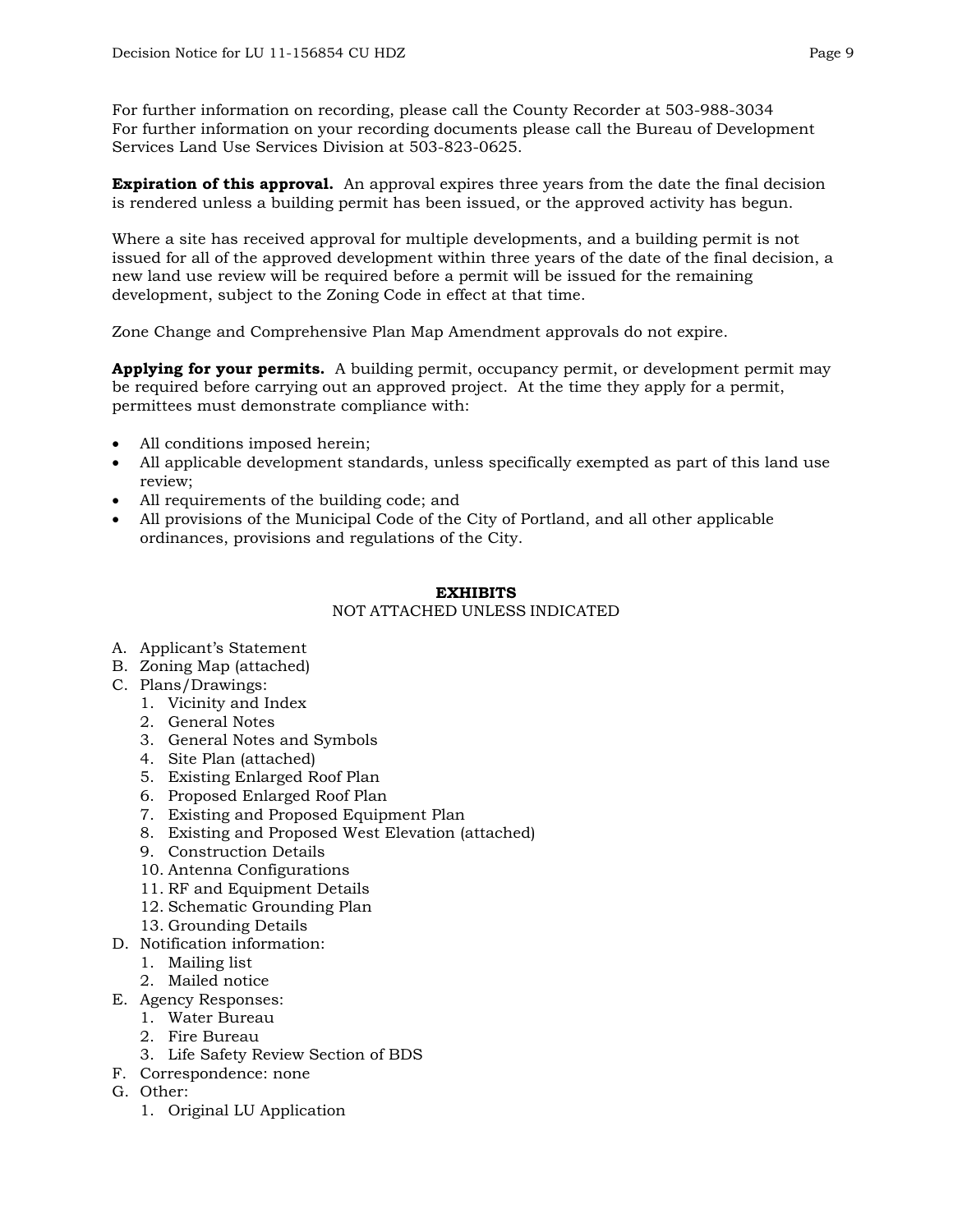**The Bureau of Development Services is committed to providing equal access to information and hearings. Please notify us no less than five business days prior to the event if you need special accommodations. Call 503-823-7300 (TTY 503-823-6868).**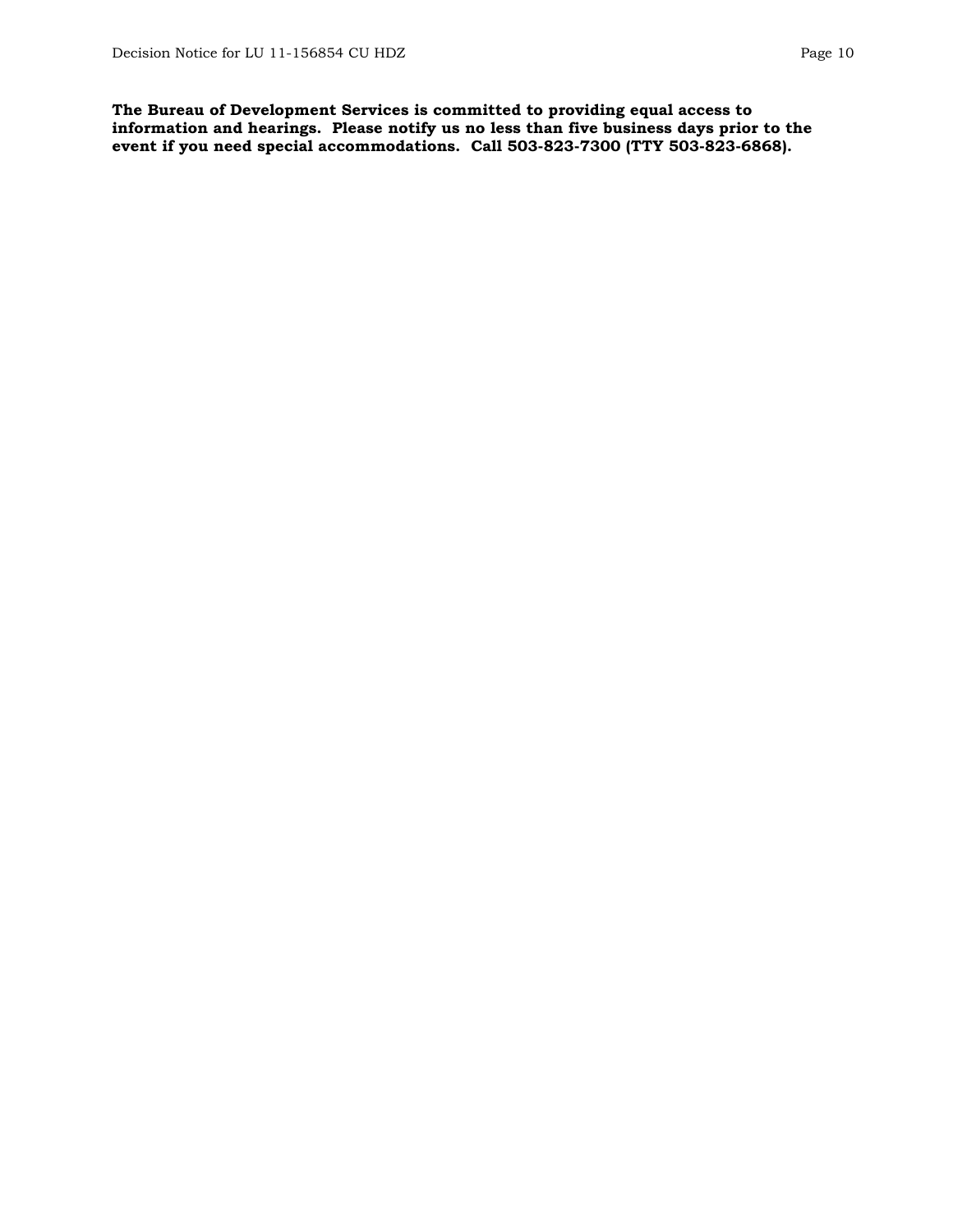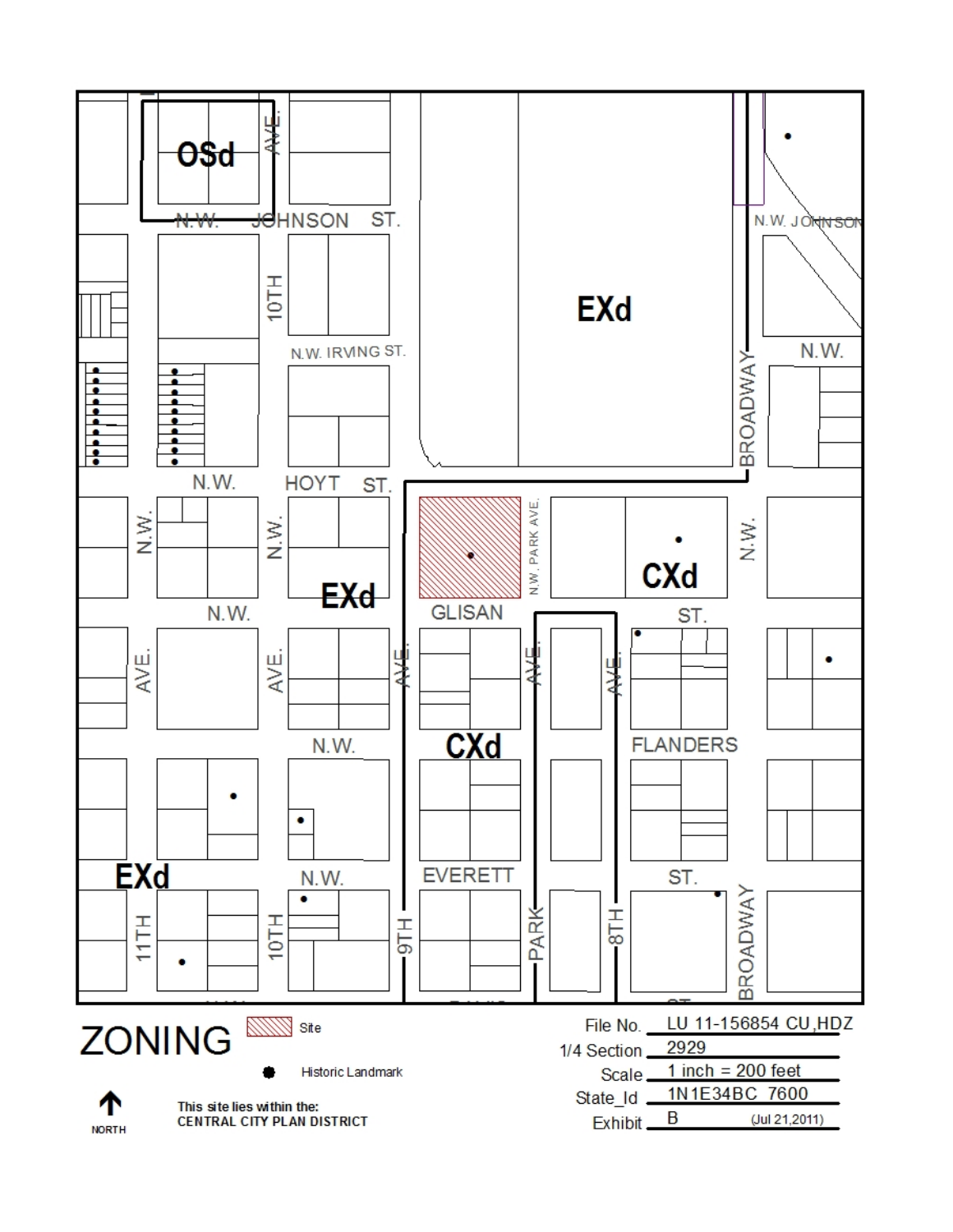